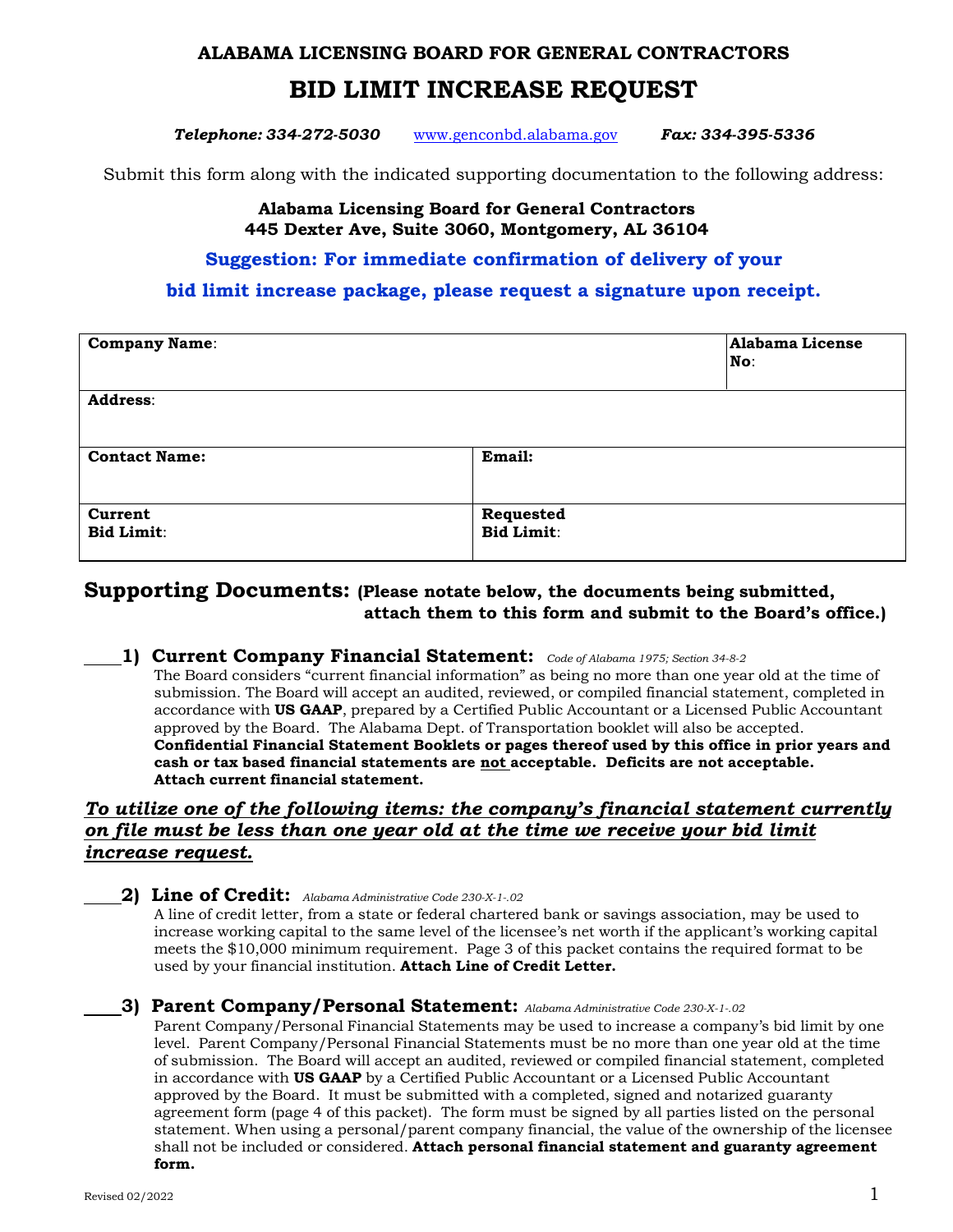**The Undersigned hereby represent(s) that the foregoing statements and answers to interrogatories are true to the best of their knowledge, information and belief. The Undersigned also understands the financial information submitted determines the bid limit for the licensee.**

| **Original Signatures are Required** |  |  |
|--------------------------------------|--|--|
|--------------------------------------|--|--|

| CHECK COMPANY STATUS AND SIGN: $\Box$ SOLE PROPRIETOR $\Box$ PARTNER $\Box$ LL MEMBER $\Box$ OFFICER OF CORPORATION                                                                                                            |  |                                                                                              |  |
|--------------------------------------------------------------------------------------------------------------------------------------------------------------------------------------------------------------------------------|--|----------------------------------------------------------------------------------------------|--|
| <b>AFFIDAVIT</b>                                                                                                                                                                                                               |  |                                                                                              |  |
| STATE OF CITY OF CITY OF COUNTY OF                                                                                                                                                                                             |  |                                                                                              |  |
|                                                                                                                                                                                                                                |  | Subscribed and sworn to before me, the undersigned Notary Public, in and for the State and   |  |
|                                                                                                                                                                                                                                |  | City or County aforesaid this $\qquad \qquad \text{day of} \qquad \qquad \text{in the year}$ |  |
| My commission expires: Note and the set of the set of the set of the set of the set of the set of the set of the set of the set of the set of the set of the set of the set of the set of the set of the set of the set of the |  |                                                                                              |  |
| <b>Notary Public</b>                                                                                                                                                                                                           |  |                                                                                              |  |
|                                                                                                                                                                                                                                |  |                                                                                              |  |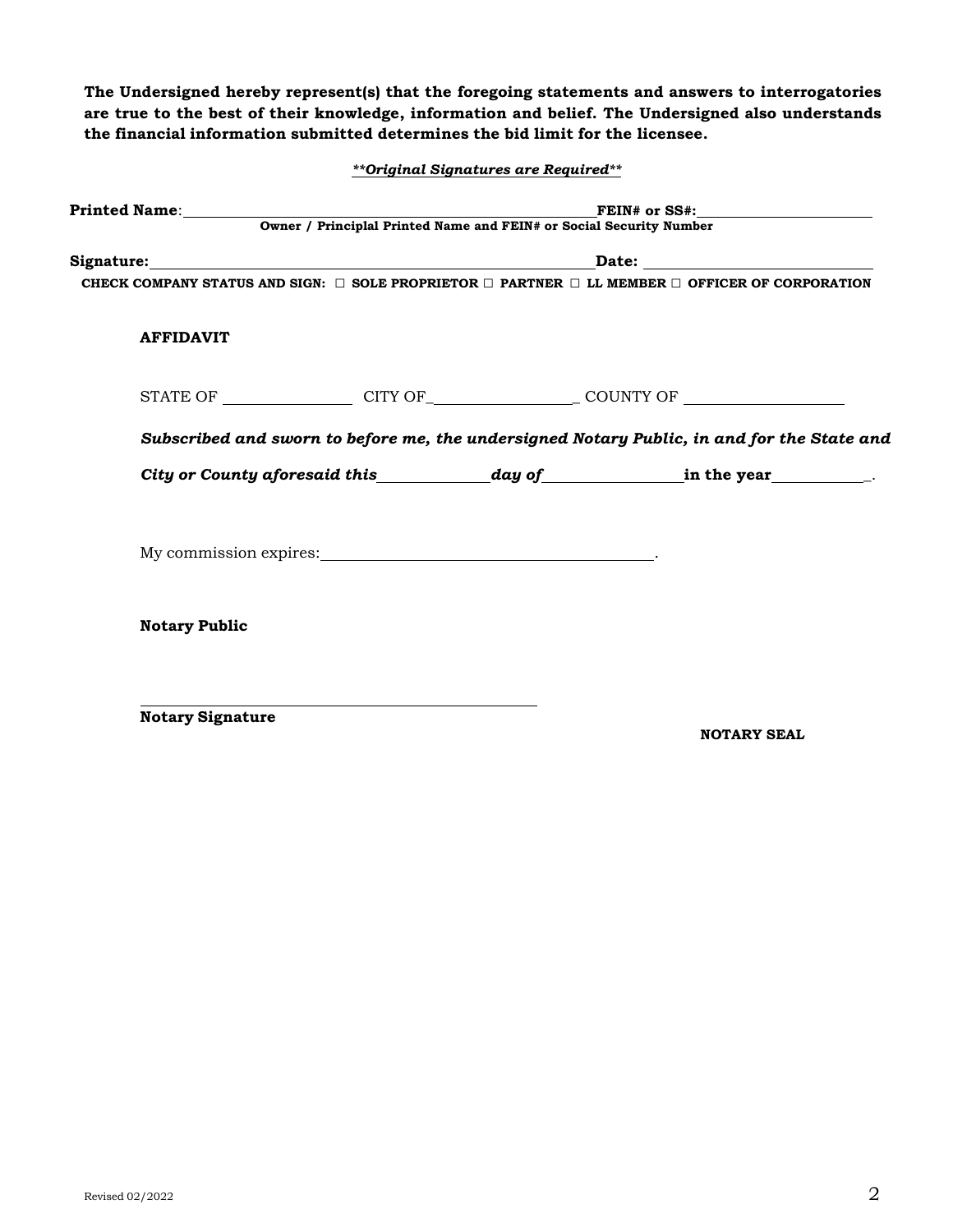# *ALABAMA LICENSING BOARD FOR GENERAL CONTRACTORS*

# **SAMPLE**

# **LINE OF CREDIT LETTER**

### **A LINE OF CREDIT LETTER FROM A STATE OR FEDERAL CHARTERED BANK OR SAVINGS ASSOCIATION MAY BE USED TO INCREASE WORKING CAPITAL TO THE SAME LEVEL OF THE APPLICANT'S NET WORTH IF THE APPLICANT'S WORKING CAPITAL FIGURE MEETS THE \$10,000 MINIMUM REQUIREMENT.**

YOUR BANK WILL NEED TO FOLLOW THE BELOW FORMAT

THE SIGNED LINE OF CREDIT LETTER MUST BE WRITTEN ON THE BANK / SAVINGS ASSOCIATION'S LETTERHEAD INCLUDING THE BANK NAME AND PHYSICAL/MAILING ADDRESS. THE LETTER SHOULD BE TO THE GENERAL CONTRACTOR IN THE NAME IN WHICH YOU ARE LICENSED WITH THIS AGENCY.

Date

Dear (contractor):

In connection with your application for **(**New License, Renewal, or Bid Limit Increase**)** of an Alabama General Contractors License, a line of credit in the amount of \$ is established for (license holder/applicant). The line of credit shall be maintained for a period of one year from the date of issuance.

Sincerely,

Printed name of signee Title Name of Lending Institute